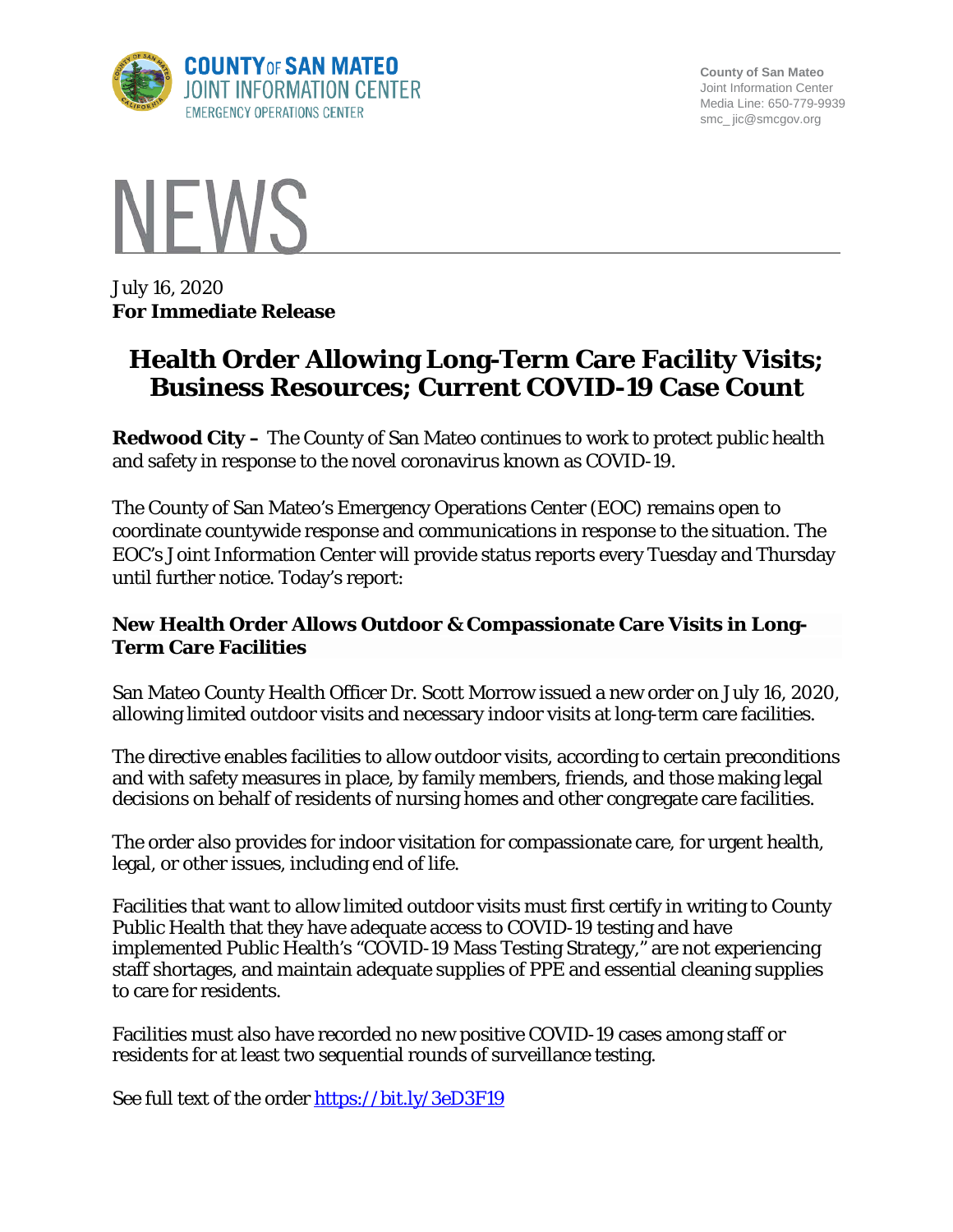#### **COVID-19 Business Information & Resources Available from San Mateo County Health**

San Mateo County Health's Environmental Services provides downloadable and printable resources that can help businesses understand and comply with COVID-19 requirements at [https://www.smchealth.org/eh.](https://www.smchealth.org/eh)

In addition to the documents businesses must complete and post for the public to view, the site offers workplace and industry specific guidelines and FAQs. Most materials are available in English, Spanish, Chinese, and Tagalog.

### **Register for Race and COVID-19 Town Hall Session Friday, August 7**

Listening and learning from community members who have been disproportionately impacted by the COVID-19 pandemic will be the focus of a second virtual Town Hall Community Input Session hosted by San Mateo County Behavioral Health & Recovery Services and the Office of Diversity & Equity on Friday, Aug. 7, 11 a.m. to 1 p.m. Learn more and register at [http://ow.ly/ZU8N50AubxY.](https://l.facebook.com/l.php?u=http%3A%2F%2Fow.ly%2FZU8N50AubxY%3Ffbclid%3DIwAR2qLgUtNG3xfd3cNYvJ1NQTUjuhPvlFzqsZw_a9JZ7jmKlFnNLGr-LdnY0&h=AT1cNZWb07fm2EiLI2POSbrzb9SaBMycEKuqim7MXMQX16InhhqsCkwT6T4JJXg7X9UeOw-3eSDr_YW9b-Rq_Mu5FQj3B60oV89LrTZaQDG3jdvi_4Upa4J0f5rBSlP21dZENtfbvDV6rlFdXfnnwyHDmrnHvAxM4i_oidiS9u7tVm4uKmsUe7aMvse7t7laz-HMexzYPUviKASvOcd0dxe7XHjFAXm1-kpanhdIledaT_aD-E1WM-n608qh4I_xKI_04DaDvq7LK2QRZw7fK4_LJiY0VyuLbMllF4yPjRkAvnitFheIiFLeLrttKKSc1MlxGcWgfBNsOXtWX5LPgAn3JQnS0Rvfc1QxpwxEflIuSnd2L-rTKbeKJmB-8zlPf3iqn5AMYeP6_D7zMmOmdJtRR6lJqPyvZnWwZhIpEfO4hbxYjClKUG5jpldIvfyVFA43Bew3vqyvT4j2sLM8g2Gw9pSvZWEJKwqeMoaovzIRg9nBQps8IEk5pcThVMjprgrmuZ2x1ZpWxkuYufHRywsQq6jI2Tu4Zp33MbND8fMdWc9PeevSf6sRPWFfdQNa0nYLWrPJARX2wxHfIkrP9ssP5zTBTXgvNZ9_rspxndzNiOHd_4MwUm92VuC0UhW_3BlByosR-SvopTsYI-MyLl4EU7Zj2c5ZfRR0Ys4kPC7gl_GJzq76DnGF6PadAGw)

### **County Manager's Media Briefing on YouTube**

The July 15, 2020, media briefing on the County of San Mateo's response to COVID-19 hosted by San Mateo County Manager Mike Callagy can be viewed at <https://youtu.be/Rpxtgd2qTP8>

Subscribe to the County's YouTube channel at <https://www.youtube.com/user/sanmateocountygov>

## **COVID-19 Testing Available in Three Locations, July 17- 24**

San Mateo County's free COIVD-19 testing is available without restriction to anyone although appointments are required. To schedule an appointment, visit the Verily/Project Baseline website, San Mateo County's free testing provider, at <https://bit.ly/2xk73OL>If you don't have access to the Internet, there may be a volunteer on site who can assist you.

The following locations are open from 9 a.m. to 3 p.m.: